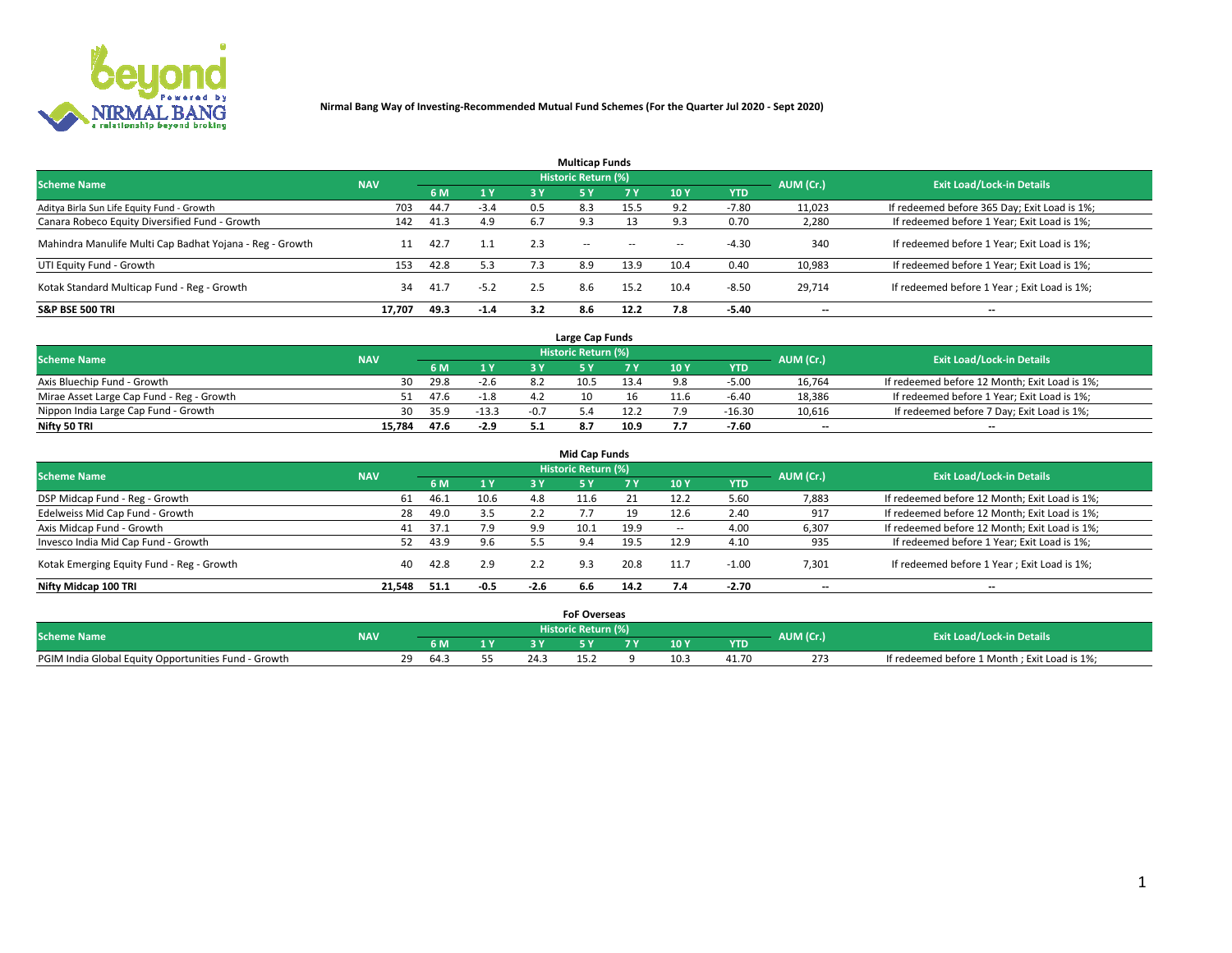

| Large & Midcap                                   |            |      |        |     |                     |      |           |            |                          |                                              |  |  |  |  |
|--------------------------------------------------|------------|------|--------|-----|---------------------|------|-----------|------------|--------------------------|----------------------------------------------|--|--|--|--|
| <b>Scheme Name</b>                               | <b>NAV</b> |      |        |     | Historic Return (%) |      |           |            | AUM (Cr.)                | <b>Exit Load/Lock-in Details</b>             |  |  |  |  |
|                                                  |            | 6 M  | 1 Y    | 3 Y |                     | 7 V  | 10Y       | <b>YTD</b> |                          |                                              |  |  |  |  |
| Mirae Asset Emerging Bluechip Fund - Growth      |            | 51.9 | 4.9    | 6.3 | 13.8                | 24.3 |           | 1.00       | 11,316                   | If redeemed before 1 Year; Exit Load is 1%;  |  |  |  |  |
| Canara Robeco Emerging Equities - Growth         | 98         | 46.3 | 6.5    |     |                     | 23.2 | 15.1      | 1.30       | 5,878                    | If redeemed before 1 Year; Exit Load is 1%;  |  |  |  |  |
| Principal Emerging Bluechip Fund - Growth        | 106        | 44.8 | 2.9    | 1.4 | 10                  | 19.7 |           | $-1.60$    | 2,091                    | If redeemed before 365 Day; Exit Load is 1%; |  |  |  |  |
| Invesco India Growth Opportunities Fund - Growth | 34         | 41.5 | $-1.6$ | 4.1 | 8.7                 | 14.1 | $\circ$ - | -5.50      | 2,831                    | If redeemed before 1 Year; Exit Load is 1%;  |  |  |  |  |
| Sundaram Large and Mid Cap Fund - Reg - Growth   | 33         | 40.8 | $-6.5$ |     | 8.5                 | 14.7 |           | $-9.70$    | 1,249                    | If redeemed before 365 Day; Exit Load is 1%; |  |  |  |  |
| NIFTY Large Midcap 250 TRI                       | 7.170      | 49.8 | 0.5    |     | 9.2                 | 14.6 |           | $-3.40$    | $\overline{\phantom{a}}$ | $- -$                                        |  |  |  |  |

|                                                     |            |      |        |    | <b>Focused Funds</b> |      |        |            |                          |                                               |
|-----------------------------------------------------|------------|------|--------|----|----------------------|------|--------|------------|--------------------------|-----------------------------------------------|
| <b>Scheme Name</b>                                  | <b>NAV</b> |      |        |    | Historic Return (%)  |      |        |            | AUM (Cr.)                | <b>Exit Load/Lock-in Details</b>              |
|                                                     |            | 6 M  | 1 Y.   |    |                      |      | 10 Y   | <b>YTD</b> |                          |                                               |
| Axis Focused 25 Fund - Growth                       | 29         | 33.3 | $-2.9$ |    | 10.9                 | 14.2 | $\sim$ |            | 11,372                   | If redeemed before 12 Month; Exit Load is 1%; |
| ICICI Prudential Focused Equity Fund - Ret - Growth |            | 46.9 | 4.8    |    |                      | 10.7 |        | 4.90       | 800                      | If redeemed before 1 Year; Exit Load is 1%;   |
| SBI Focused Equity Fund - Growth                    | 142        | 29.7 | $-2.3$ | 52 | 9.8                  | 16.1 | 12.6   | $-7.80$    | 10,248                   | If redeemed before 1 Year; Exit Load is 1%;   |
| <b>S&amp;P BSE 500 TRI</b>                          | 17.707     | 49.3 | $-1.4$ |    | 8.6                  | 12.2 |        | $-5.40$    | $\overline{\phantom{a}}$ | $- -$                                         |

| <b>Small Cap Funds</b>       |            |      |        |                     |      |      |                 |            |           |                                             |  |  |  |
|------------------------------|------------|------|--------|---------------------|------|------|-----------------|------------|-----------|---------------------------------------------|--|--|--|
| <b>Scheme Name</b>           | <b>NAV</b> |      |        | Historic Return (%) |      |      |                 |            | AUM (Cr.) | <b>Exit Load/Lock-in Details</b>            |  |  |  |
|                              |            | 6 M  |        |                     |      |      | 10 <sub>Y</sub> | <b>YTD</b> |           |                                             |  |  |  |
| HDFC Small Cap Fund - Growth |            | 52.8 | $-6.9$ | $-0.7$              |      |      |                 | $-3.20$    | 8,645     | If redeemed before 1 Year; Exit Load is 1%; |  |  |  |
| SBI Small Cap Fund - Growth  |            |      | 10.1   |                     | 13.3 | 24.6 | 16.7            | 7.70       | 5,039     | If redeemed before 1 Year; Exit Load is 1%; |  |  |  |
| Nifty Smallcap 100 TRI       | 7.010      | 68.7 | $-1.9$ | $-8.9$              |      | 11.9 |                 | $-2.20$    | $- -$     | $- -$                                       |  |  |  |

| ELSS Schemes (Tax Saving u/s 80-C)           |            |      |        |                            |            |        |                          |            |                          |                                  |  |  |  |
|----------------------------------------------|------------|------|--------|----------------------------|------------|--------|--------------------------|------------|--------------------------|----------------------------------|--|--|--|
| <b>Scheme Name</b>                           | <b>NAV</b> |      |        | <b>Historic Return (%)</b> |            |        |                          |            | AUM (Cr.)                | <b>Exit Load/Lock-in Details</b> |  |  |  |
|                                              |            | 6 M  | 1Y     | 3 Y                        | <b>5Y</b>  | 7 Y    | 10 Y                     | <b>YTD</b> |                          |                                  |  |  |  |
| Aditya Birla Sun Life Tax Relief 96 - Growth | 31         | 42.7 | 0.5    |                            |            | 15.8   |                          | $-3.40$    | 11,001                   | Nil                              |  |  |  |
| Axis Long Term Equity Fund - Growth          | -46        | 31.2 | $-4.5$ |                            | 8.5        | 17.3   | 13.5                     | $-7.50$    | 21,905                   | Nil                              |  |  |  |
| Canara Robeco Equity Tax Saver Fund - Growth |            | 46.8 | 8.4    | 8.4                        | 9.9        | 14.1   | 9.9                      | 4.10       | 1,122                    | Nil                              |  |  |  |
| Invesco India Tax Plan - Growth              | 53         | 44.2 | 2.3    |                            |            |        | 10.8                     | $-2.10$    | 1,113                    | Nil                              |  |  |  |
| Mirae Asset Tax Saver Fund - Reg - Growth    | 19         | 53.8 | 3.3    | 6.6                        | $\sim$ $-$ | $\sim$ | $\overline{\phantom{a}}$ | $-2.00$    | 4,181                    | Nil                              |  |  |  |
| S&P BSE 200 TRI                              | 5,717      | 48.5 | $-1.7$ |                            | 8.8        | 12.1   |                          | $-5.90$    | $\overline{\phantom{a}}$ | $- -$                            |  |  |  |

# 2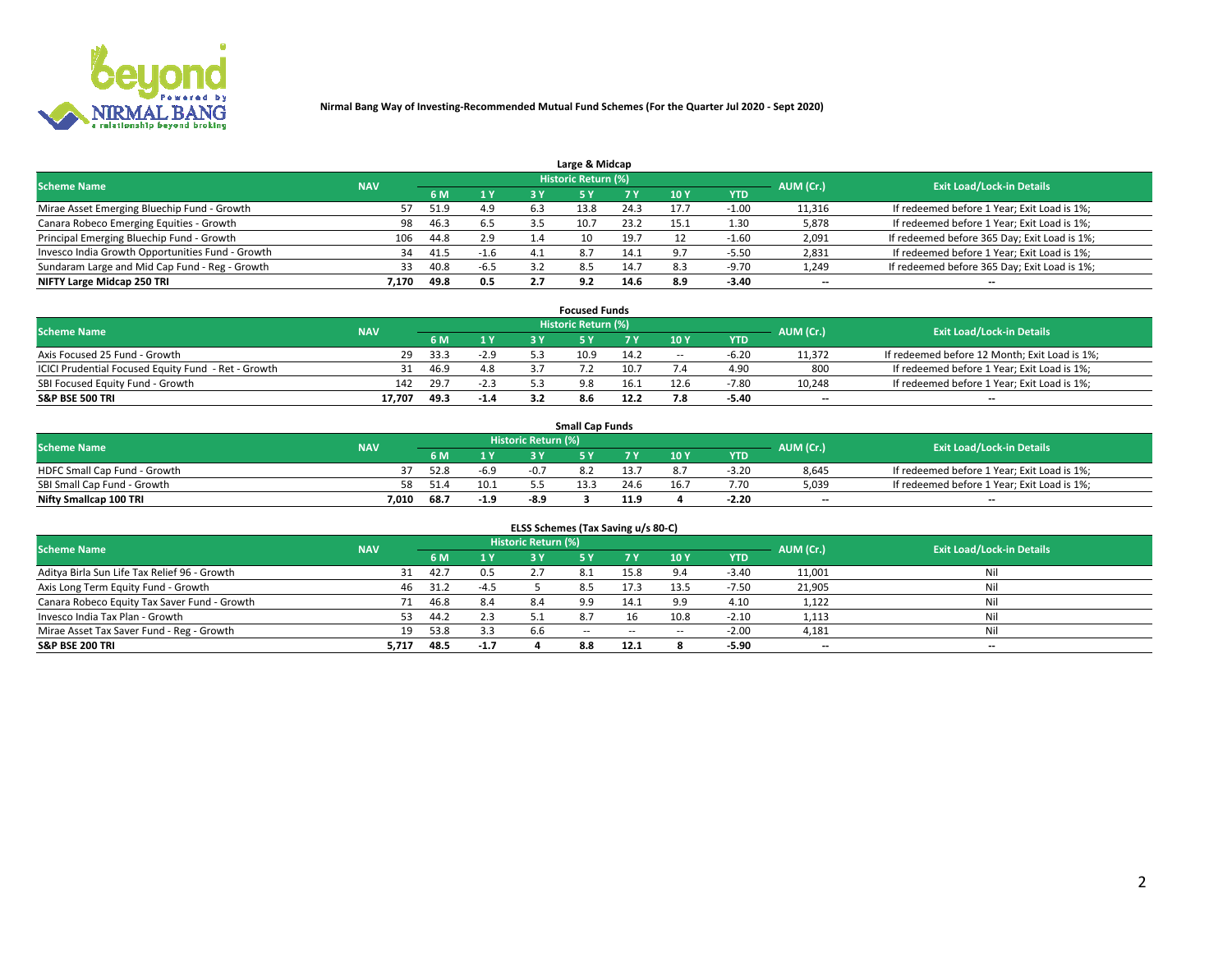

|                                                        |            |            |        |                            | <b>Solution Oriented</b> |      |                          |            |                          |                                                                     |
|--------------------------------------------------------|------------|------------|--------|----------------------------|--------------------------|------|--------------------------|------------|--------------------------|---------------------------------------------------------------------|
| <b>Scheme Name</b>                                     | <b>NAV</b> |            |        | <b>Historic Return (%)</b> |                          |      |                          |            | AUM (Cr.)                | <b>Exit Load/Lock-in Details</b>                                    |
|                                                        |            | <b>6 M</b> | 1 Y    | 3 Y                        |                          |      | 10Y                      | <b>YTD</b> |                          |                                                                     |
|                                                        |            |            |        |                            |                          |      |                          |            |                          | If redeemed before 1 Year; Exit Load is 3%; If redeemed bet. 1 Year |
| <b>HDFC Childrens Gift Fund</b>                        | 125        | 37.6       | 2.3    | 4.8                        | 8.9                      | 13.9 | 11.7                     | 0.0        | 3.363                    | to 2 Year; Exit Load is 2%; If redeemed bet. 2 Year to 3 Year; Exit |
|                                                        |            |            |        |                            |                          |      |                          |            |                          | Load is 1%;                                                         |
| Tata Retirement Savings Fund - Moderate Plan - Reg     | 32         | 39.2       | 4.1    | 3.8                        | 9.6                      | 15.6 | --                       | 0.40       | 1,155                    | If redeemed before 61 Month; Exit Load is 1%;                       |
| Tata Retirement Savings Fund - Progressive Plan - Reg  | 31         | 45.8       | 2.4    | 3.5                        | 10.7                     | 15.3 | $\overline{\phantom{a}}$ | $-1.60$    | 793                      | If redeemed before 61 Month; Exit Load is 1%;                       |
| Tata Retirement Savings Fund - Reg - Conservative Plan | 22         | 15.6       | 7.3    | 5.2                        |                          | 9.8  | --                       | 5.10       | 144                      | If redeemed before 61 Month; Exit Load is 1%;                       |
| S&P BSE 200 TRI                                        | 5,717      | 48.5       | $-1.7$ |                            | 8.8                      | 12.1 |                          | $-5.90$    | $\overline{\phantom{a}}$ | $- -$                                                               |

|                                                    |            |      |        |                            | <b>Index Fund</b> |      |      |            |                          |                                               |
|----------------------------------------------------|------------|------|--------|----------------------------|-------------------|------|------|------------|--------------------------|-----------------------------------------------|
| <b>Scheme Name</b>                                 | <b>NAV</b> |      |        | <b>Historic Return (%)</b> |                   |      |      |            | AUM (Cr.)                | <b>Exit Load/Lock-in Details</b>              |
|                                                    |            | 6 M  | 1Y     | 2 V                        |                   |      | 10 Y | <b>YTD</b> |                          |                                               |
| HDFC Index Fund-NIFTY 50 Plan                      | 102        | 46.8 | $-3.7$ |                            |                   | 10.3 | 6.9  | -8.30      | 1,858                    | If redeemed before 3 Day; Exit Load is 0.25%; |
| ICICI Prudential Nifty Next 50 Index Fund - Growth | 23         | 42.0 | $-5.9$ |                            |                   | 12.8 |      | $-7.20$    | 783                      | Nil                                           |
| UTI Nifty Index Fund - Growth                      | 74         | 47.3 | -3.4   |                            |                   | 10.4 |      | -8.00      | 2.718                    | Nil                                           |
| Nifty 50 TRI                                       | 15.784     | 47.6 | $-2.9$ |                            |                   | 10.9 |      | $-7.60$    | $\overline{\phantom{a}}$ | $- -$                                         |

|                                       |            |      |        |                            | <b>Contra/Value Fund</b> |      |     |            |                          |                                             |
|---------------------------------------|------------|------|--------|----------------------------|--------------------------|------|-----|------------|--------------------------|---------------------------------------------|
| <b>Scheme Name</b>                    | <b>NAV</b> |      |        | <b>Historic Return (%)</b> |                          |      |     |            | AUM (Cr.)                | <b>Exit Load/Lock-in Details</b>            |
|                                       |            |      | 1 V    |                            |                          | 7 V  | 10Y | <b>YTD</b> |                          |                                             |
| Invesco India Contra Fund - Growth    | 49         | 47.8 | 2.8    |                            | 10.2                     | 18.5 |     | -1.10      | 5,019                    | If redeemed before 1 Year; Exit Load is 1%; |
| UTI Value Opportunities Fund - Growth | 62         | 45.6 |        |                            |                          |      |     | $-4.50$    | 4,406                    | If redeemed before 1 Year; Exit Load is 1%; |
| <b>S&amp;P BSE 500 TRI</b>            | 17.707     | 49.3 | $-1.4$ |                            |                          | 12.2 |     | $-5.40$    | $\overline{\phantom{a}}$ | $- -$                                       |

| Sector/Thematic                                                           |            |      |                  |                     |            |           |                          |            |           |                                               |  |  |  |  |
|---------------------------------------------------------------------------|------------|------|------------------|---------------------|------------|-----------|--------------------------|------------|-----------|-----------------------------------------------|--|--|--|--|
| <b>Scheme Name</b>                                                        | <b>NAV</b> |      |                  | Historic Return (%) |            |           |                          |            | AUM (Cr.) | <b>Exit Load/Lock-in Details</b>              |  |  |  |  |
|                                                                           |            | 6 M  | $\overline{1}$ Y | 3 Y                 | <b>5Y</b>  | <b>7Y</b> | 10Y                      | <b>YTD</b> |           |                                               |  |  |  |  |
| Canara Robeco Consumer Trends Fund - Reg - Growth                         | 41         | 38.2 | $-0.1$           | 5.9                 | 10.8       | 16.1      |                          | $-2.80$    | 398       | If redeemed before 1 Year; Exit Load is 1%;   |  |  |  |  |
| Mirae Asset Great Consumer Fund - Growth                                  | 35         | 38.9 | -4               | 4.9                 | 10.6       | 14.1      | $\overline{\phantom{a}}$ | -6.90      | 1,013     | If redeemed before 1 Year; Exit Load is 1%;   |  |  |  |  |
| <b>ICICI Prudential Technology Fund - Growth</b>                          | 80         | 99.3 | 39.8             | 25.5                | 13.9       | 18.7      | 16.6                     | 38.50      | 545       | If redeemed before 15 Day; Exit Load is 1%;   |  |  |  |  |
| Nippon India Pharma Fund - Growth                                         | 226        | 74.0 | 57.7             | 19.6                | 8.3        | 17.8      | 15.5                     | 48.90      | 3,653     | If redeemed before 1 Month; Exit Load is 1%;  |  |  |  |  |
| BNP Paribas India Consumption Fund - Reg - Growth                         |            | 30.3 | 2.1              | $\sim$ $-$          | $\sim$ $-$ | $\sim$    | $\sim$                   | $-2.40$    | 558       | If redeemed before 12 Month; Exit Load is 1%; |  |  |  |  |
| ICICI Prudential Banking and Financial Services Fund - Retail -<br>Growth | 49         | 30.6 | $-26.1$          | -6.6                | 6.3        | 14.4      | 9.2                      | $-30.50$   | 2,836     | If redeemed before 15 Day; Exit Load is 1%;   |  |  |  |  |
| <b>S&amp;P BSE 500 TRI</b>                                                | 17.707     | 49.3 | $-1.4$           | 3.2                 | 8.6        | 12.2      | 7.8                      | $-5.40$    | --        | $- -$                                         |  |  |  |  |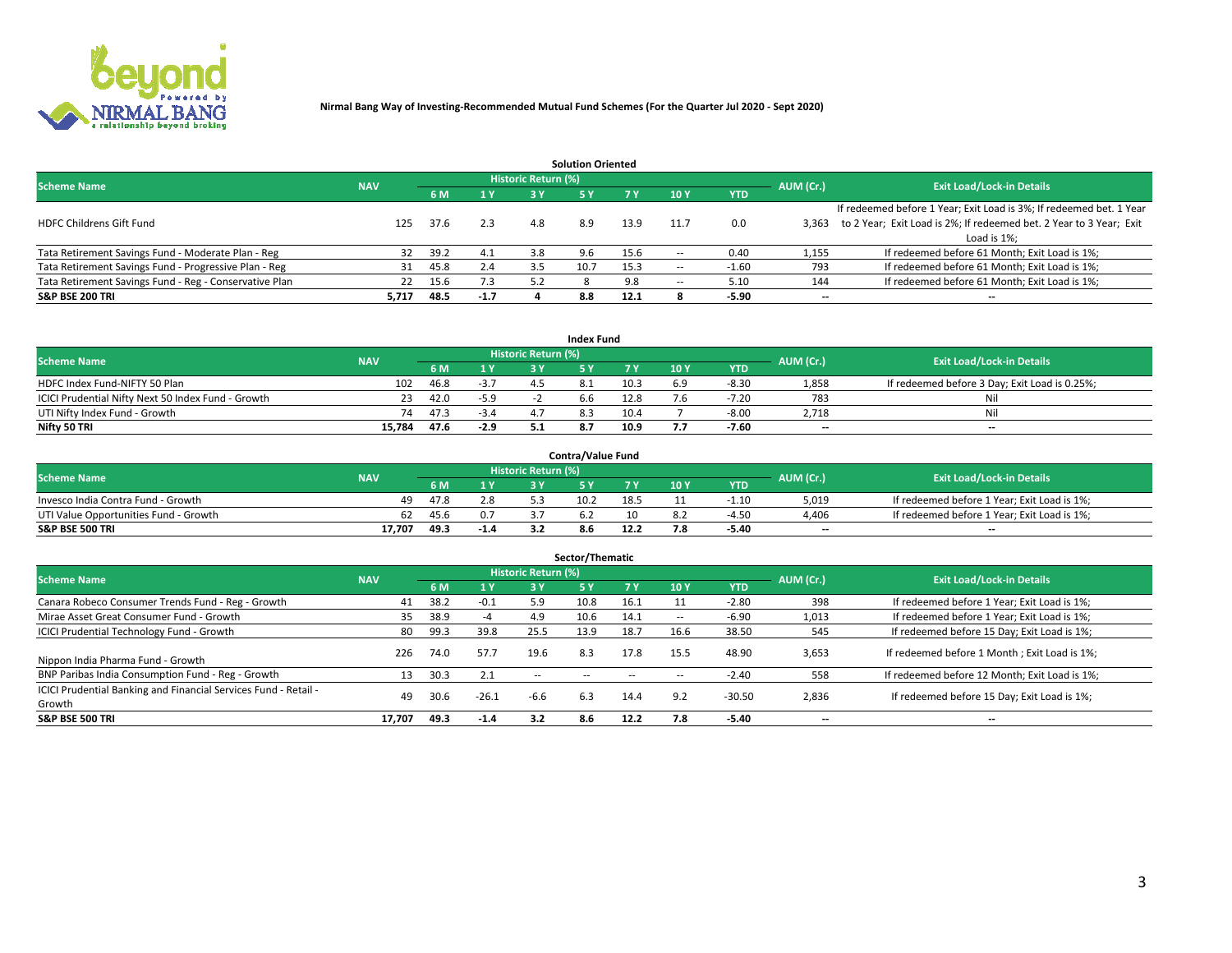

| <b>Dynamic Asset Allocation Funds</b>                   |            |      |        |                            |     |        |                          |            |           |                                                 |  |  |  |  |
|---------------------------------------------------------|------------|------|--------|----------------------------|-----|--------|--------------------------|------------|-----------|-------------------------------------------------|--|--|--|--|
| <b>Scheme Name</b>                                      | <b>NAV</b> |      |        | <b>Historic Return (%)</b> |     |        |                          |            | AUM (Cr.) | <b>Exit Load/Lock-in Details</b>                |  |  |  |  |
|                                                         |            | 6 M  | 1 Y    |                            |     |        | $-10Y$                   | <b>YTD</b> |           |                                                 |  |  |  |  |
| ICICI Prudential Balanced Advantage Fund - Reg - Growth | 38         | 33.5 |        | 5.4                        |     | 11.5   | 10.4                     | $-1.60$    | 26,638    | If redeemed before 1 Year; Exit Load is 1%;     |  |  |  |  |
| Invesco India Dynamic Equity Fund - Growth              | 29         | 29.6 | $-0.8$ |                            | 6.3 | 10.7   | 8.1                      | $-2.50$    | 744       | If redeemed before 3 Month; Exit Load is 0.25%; |  |  |  |  |
| Nippon India Balanced Advantage Fund - Growth           | 93         | 23.2 | 0.4    |                            | 7.4 | 11.6   |                          | $-1.90$    | 2,905     | If redeemed before 12 Month; Exit Load is 1%;   |  |  |  |  |
| SBI Dynamic Asset Allocation Fund - Reg - Growth        |            | 20.5 | $-1.2$ | 37                         | 6.5 | $\sim$ | $\overline{\phantom{a}}$ | -4.60      | 594       | If redeemed before 12 Month; Exit Load is 1%;   |  |  |  |  |
| NIFTY 50 Hybrid Composite Debt 65:35 Index              | 10,525     | 21.9 | 5.7    |                            | 9.3 | 10.6   | 8.4                      | $-0.40$    | $- -$     | $- -$                                           |  |  |  |  |

| <b>Hybrid Aggressive</b>                        |                                                                      |      |        |    |     |        |                          |            |        |                                               |  |  |  |  |  |
|-------------------------------------------------|----------------------------------------------------------------------|------|--------|----|-----|--------|--------------------------|------------|--------|-----------------------------------------------|--|--|--|--|--|
|                                                 | Historic Return (%)<br><b>Scheme Name</b><br>AUM (Cr.)<br><b>NAV</b> |      |        |    |     |        |                          |            |        |                                               |  |  |  |  |  |
|                                                 |                                                                      | 6 M  | 1 Y    | RУ |     | 7 V    | 10Y                      | <b>YTD</b> |        | <b>Exit Load/Lock-in Details</b>              |  |  |  |  |  |
| Canara Robeco Equity Hybrid Fund - Growth       | 172                                                                  | 31.2 | 6.3    |    |     | 14.3   | 10.4                     | 2.20       | 3,351  | If redeemed before 1 Year; Exit Load is 1%;   |  |  |  |  |  |
| SBI Equity Hybrid Fund - Growth                 | 138                                                                  | 26.8 | $-1.3$ |    |     | 13.8   |                          | $-5.10$    | 31,993 | If redeemed before 12 Month; Exit Load is 1%; |  |  |  |  |  |
| Mirae Asset Hybrid - Equity Fund - Reg - Growth | 15                                                                   | 34.7 |        |    | 9.6 | $\sim$ | $\overline{\phantom{a}}$ | $-3.40$    | 3,749  | If redeemed before 1 Year; Exit Load is 1%;   |  |  |  |  |  |
| ICICI Prudential Equity & Debt Fund - Growth    | 126                                                                  | 27.9 | $-5.3$ |    |     |        | 10.5                     | $-10.00$   | 17,535 | If redeemed before 1 Year; Exit Load is 1%;   |  |  |  |  |  |
| NIFTY 50 Hybrid Composite Debt 65:35 Index      | 10.525                                                               | 21.9 | 5.7    |    |     | 10.6   |                          | $-0.40$    | --     | $- -$                                         |  |  |  |  |  |

| <b>Arbitrage Fund</b>                      |            |                                  |      |     |           |  |        |        |            |        |                                                 |  |  |  |
|--------------------------------------------|------------|----------------------------------|------|-----|-----------|--|--------|--------|------------|--------|-------------------------------------------------|--|--|--|
| <b>Scheme Name</b>                         | AUM (Cr.)  | <b>Exit Load/Lock-in Details</b> |      |     |           |  |        |        |            |        |                                                 |  |  |  |
|                                            | <b>NAV</b> |                                  | LΜ   | 3 M | <b>6M</b> |  |        |        | <b>YTD</b> |        |                                                 |  |  |  |
| IDFC Arbitrage Fund - Reg - Growth         |            | 25                               | 3.0  | 2.2 |           |  |        |        | 3.90       | 7,341  | If redeemed before 1 Month; Exit Load is 0.25%; |  |  |  |
| Kotak Equity Arbitrage Fund - Reg - Growth |            | 29                               | -3.5 |     |           |  |        |        | 4.50       | 15,000 | If redeemed before 30 Day; Exit Load is 0.25%;  |  |  |  |
| Tata Arbitrage Fund - Reg - Growth         |            |                                  |      | 2.9 |           |  | $\sim$ | $\sim$ | 5.30       | 2,050  | If redeemed before 30 Day; Exit Load is 0.25%;  |  |  |  |
| Nippon India Arbitrage Fund - Growth       |            |                                  | ה ר  |     | эa        |  |        | : ဝ    | 4.50       | 7,384  | If redeemed before 1 Month; Exit Load is 0.25%; |  |  |  |

| Overnight Fund                                      |            |                |     |                     |     |     |            |                 |                          |                                  |  |  |  |  |
|-----------------------------------------------------|------------|----------------|-----|---------------------|-----|-----|------------|-----------------|--------------------------|----------------------------------|--|--|--|--|
| <b>Scheme Name</b>                                  | <b>NAV</b> |                |     | Historic Return (%) |     |     | <b>YTM</b> | Avg             | AUM (Cr.)                | <b>Exit Load/Lock-in Details</b> |  |  |  |  |
|                                                     |            | 1 <sub>W</sub> | 2 W | 1 M                 | : M | 1 Y |            | <b>Maturity</b> |                          |                                  |  |  |  |  |
| Aditya Birla Sun Life Overnight Fund - Reg - Growth | 1,093      | 3.0            |     | 2.9                 | 2.9 |     | 3.05       | 0.00            | 7,592                    | Nil                              |  |  |  |  |
| HDFC Overnight Fund - Growth                        | 2,995      | 3.0            |     | 2.9                 | 2.9 |     | 3.02       | 0.00            | 11,845                   | Nil                              |  |  |  |  |
| ICICI Prudential Overnight Fund - Reg - Growth      | 109        | 3.0            |     | 2.9                 | 2.5 |     | 3.05       |                 | 8,246                    | Nil                              |  |  |  |  |
| Nippon India Overnight Fund - Reg - Growth          | 109        | 3.0            |     | 2.9                 | 2.9 | 3.9 | 3.03       | 0.00            | 3,980                    | Nil                              |  |  |  |  |
| Kotak Overnight Fund - Reg - Growth                 | 1,080      | 3.0            |     | 2.9                 | 2.9 | 3.8 | 3.03       |                 | 5,169                    | Nil                              |  |  |  |  |
| <b>CRISIL Liquid Fund Index</b>                     | $- -$      | 3.9            | 3.7 | 3.8                 | 3.9 |     | --         | $- -$           | $\overline{\phantom{a}}$ | $- -$                            |  |  |  |  |

#### **Overnight Fund**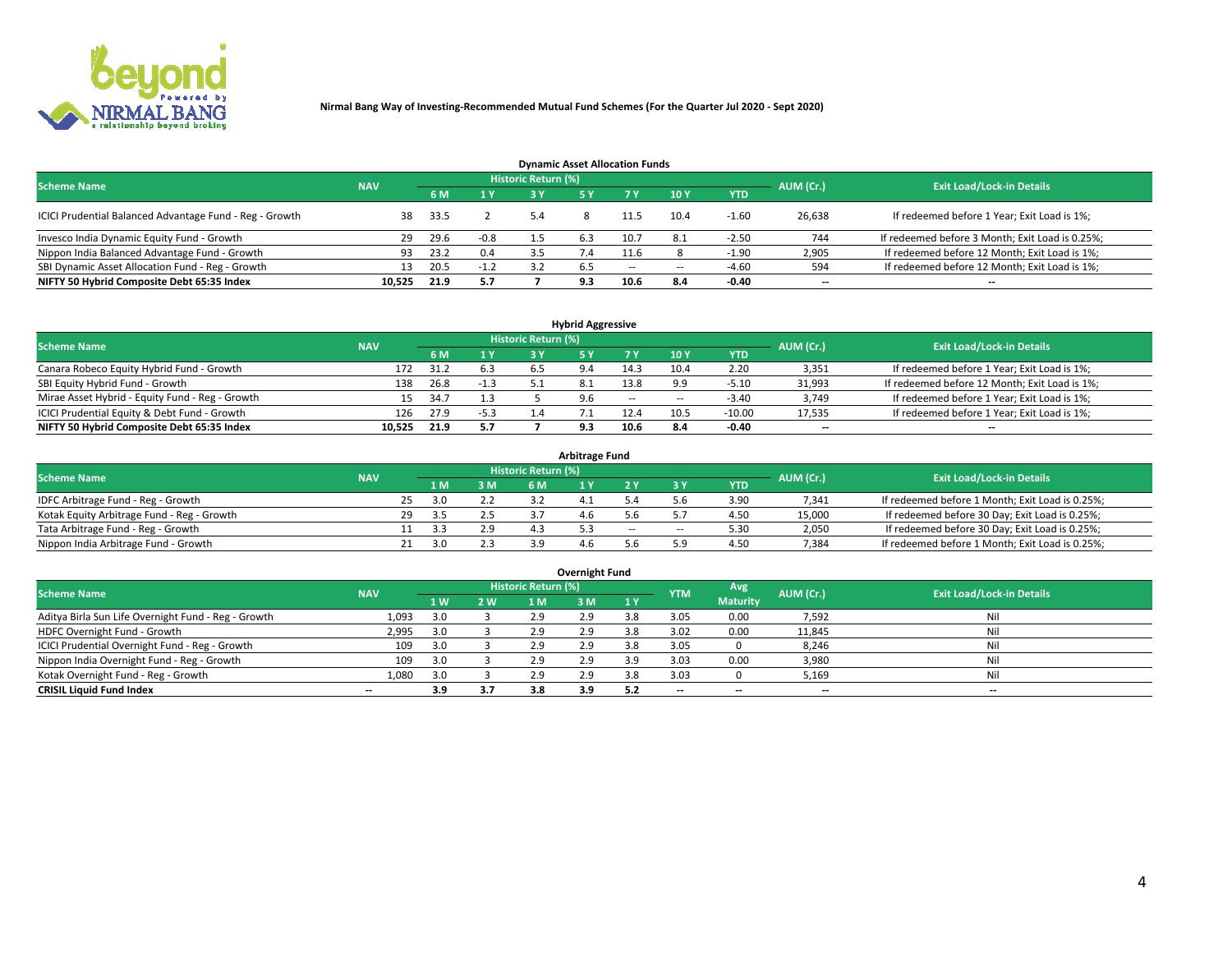

| <b>Liquid Funds</b>                              |            |     |     |                     |     |     |            |                 |           |                                  |  |  |  |  |
|--------------------------------------------------|------------|-----|-----|---------------------|-----|-----|------------|-----------------|-----------|----------------------------------|--|--|--|--|
| <b>Scheme Name</b>                               | <b>NAV</b> |     |     | Historic Return (%) |     |     | <b>YTM</b> | Avg             | AUM (Cr.) | <b>Exit Load/Lock-in Details</b> |  |  |  |  |
|                                                  |            | 4W  | 2 W | 1 M                 | M   | 1 Y |            | <b>Maturity</b> |           |                                  |  |  |  |  |
| Aditya Birla Sun Life Liquid Fund - Reg - Growth | 324        |     | 2.9 |                     |     |     |            | 0.12            | 39,810    | *Ref Footnote                    |  |  |  |  |
| ICICI Prudential Liquid Fund - Reg - Growth      | 298        | 3.1 | 2.9 | 2.9                 |     | 4.9 | 3.36       | 0.11            | 54,052    | *Ref Footnote                    |  |  |  |  |
| Kotak Liquid Fund - Reg - Growth                 | 4,075      |     | 2.9 | 2.9                 |     |     | 3.32       | 0.10            | 31,752    | *Ref Footnote                    |  |  |  |  |
| Nippon India Liquid Fund - Growth                | 4,918      | 3.1 | 2.9 | 2.9                 |     | 4.9 | 3.31       | 0.12            | 26,900    | *Ref Footnote                    |  |  |  |  |
| Mahindra Manulife Liquid Fund - Reg - Growth     | 1,307      | 3.1 |     | 3.1                 |     | 4.9 |            | 0.09            | 2,138     | *Ref Footnote                    |  |  |  |  |
| <b>CRISIL Liquid Fund Index</b>                  | $- -$      | 3.9 | 3.7 | 3.8                 | 3.9 |     | --         | $- -$           | --        | $- -$                            |  |  |  |  |

| <b>Ultra Short Fund</b>                      |            |     |     |     |                                                 |            |           |                                  |                          |     |  |  |  |  |
|----------------------------------------------|------------|-----|-----|-----|-------------------------------------------------|------------|-----------|----------------------------------|--------------------------|-----|--|--|--|--|
| <b>Scheme Name</b>                           | <b>NAV</b> |     |     |     | <b>Historic Return (%)</b><br>Avg<br><b>YTM</b> |            | AUM (Cr.) | <b>Exit Load/Lock-in Details</b> |                          |     |  |  |  |  |
|                                              |            | 1 M | 3 M | 6 M |                                                 | <b>3 Y</b> |           | <b>Maturity</b>                  |                          |     |  |  |  |  |
| HDFC Ultra Short Term Fund - Reg - Growth    |            | 4.0 |     |     |                                                 | $\sim$     |           | 0.51                             | 11,891                   | Nil |  |  |  |  |
| L&T Ultra Short Term Fund - Growth           | 34.        |     | 3.6 | 8.3 |                                                 |            |           | 0.37                             | 2.045                    | Ni  |  |  |  |  |
| <b>NIFTY Ultra Short Duration Debt Index</b> | 4,174      | 3.3 | 4.3 |     |                                                 |            | $-$       | $- -$                            | $\overline{\phantom{a}}$ | $-$ |  |  |  |  |

| <b>Monev Market Fund</b>                                |                          |      |     |                     |  |           |                          |                 |                          |                                  |  |  |  |  |
|---------------------------------------------------------|--------------------------|------|-----|---------------------|--|-----------|--------------------------|-----------------|--------------------------|----------------------------------|--|--|--|--|
| <b>Scheme Name</b>                                      | <b>NAV</b>               |      |     | Historic Return (%) |  |           | <b>YTM</b>               | Avg.            | AUM (Cr.)                | <b>Exit Load/Lock-in Details</b> |  |  |  |  |
|                                                         |                          | 1 M  | 3 M | 6 M                 |  | <b>3Y</b> |                          | <b>Maturity</b> |                          |                                  |  |  |  |  |
| Aditya Birla Sun Life Money Manager Fund - Reg - Growth | 279                      |      | 5.2 | 10.4                |  |           | 3.98                     | 0.45            | 9,969                    | Nil                              |  |  |  |  |
| HDFC Money Market Fund - Growth                         | 4,331                    | -3.5 |     | 10.9                |  |           | 3.88                     | 0.43            | 10,759                   | Nil                              |  |  |  |  |
| Tata Money Market Fund - Reg - Growth                   | 3,563                    | 4.1  |     |                     |  | лq        | 4.08                     | 0.46            | 564                      | Nil                              |  |  |  |  |
| <b>CRISIL Liquid Fund Index</b>                         | $\overline{\phantom{a}}$ | 3.8  | 3.9 | 4.8                 |  | $-$       | $\overline{\phantom{a}}$ | $- -$           | $\overline{\phantom{a}}$ | $- -$                            |  |  |  |  |

|                                       | <b>Short Term Fund</b> |       |     |                     |      |    |      |                 |           |                                  |  |  |  |  |  |
|---------------------------------------|------------------------|-------|-----|---------------------|------|----|------|-----------------|-----------|----------------------------------|--|--|--|--|--|
| <b>Scheme Name</b>                    | <b>NAV</b>             |       |     | Historic Return (%) |      |    | YTM  | Avg             | AUM (Cr.) | <b>Exit Load/Lock-in Details</b> |  |  |  |  |  |
|                                       |                        | 1 M . | 3 M | 6 M                 |      | 2V |      | <b>Maturity</b> |           |                                  |  |  |  |  |  |
| HDFC Short Term Debt Fund - Growth    |                        | 6.9   | 9.9 |                     | 10.9 |    | o.Zb |                 | 13,154    | M                                |  |  |  |  |  |
| Nippon India Short Term Fund - Growth | 40                     |       |     |                     |      |    | 63.د | 2.67            | 7.619     | N                                |  |  |  |  |  |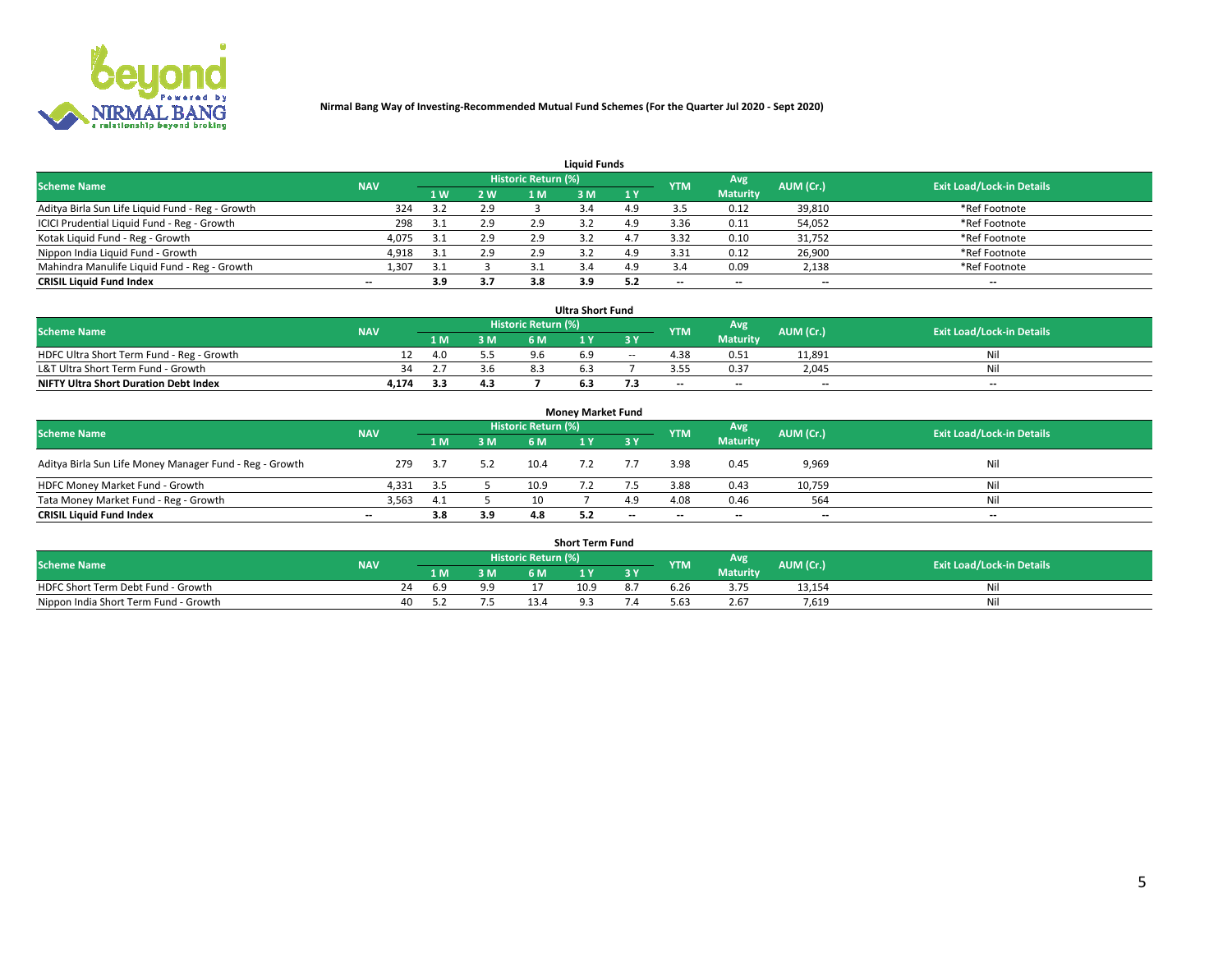

| <b>Low Duration Fund</b>                  |            |     |     |                            |     |     |            |                 |           |                                  |  |  |  |  |
|-------------------------------------------|------------|-----|-----|----------------------------|-----|-----|------------|-----------------|-----------|----------------------------------|--|--|--|--|
| <b>Scheme Name</b>                        | <b>NAV</b> |     |     | <b>Historic Return (%)</b> |     |     | <b>YTM</b> | <b>Avg</b>      | AUM (Cr.) | <b>Exit Load/Lock-in Details</b> |  |  |  |  |
|                                           |            | 1 M | 3 M |                            |     | 3 Y |            | <b>Maturity</b> |           |                                  |  |  |  |  |
| Axis Treasury Advantage Fund - Growth     | 2.347      | 3 Q | 6.2 |                            |     |     | 4.16       | 0.83            | 7,439     | Nil                              |  |  |  |  |
| Canara Robeco Savings Fund - Reg - Growth |            | 3.0 | 4.5 | 10.2                       | 6.9 |     | 4.04       | 0.99            | 1,228     | Nil                              |  |  |  |  |
| IDFC Low Duration Fund - Reg - Growth     | 30         |     | 5.4 | 10.5                       |     |     | 3.92       | 0.83            | 6,140     | Nil                              |  |  |  |  |

| <b>Banking &amp; PSU Bond Funds</b>                 |            |    |      |     |                     |      |     |            |                 |           |                                  |  |  |  |
|-----------------------------------------------------|------------|----|------|-----|---------------------|------|-----|------------|-----------------|-----------|----------------------------------|--|--|--|
| <b>Scheme Name</b>                                  | <b>NAV</b> |    |      |     | Historic Return (%) |      |     | <b>YTM</b> | Avg             | AUM (Cr.) | <b>Exit Load/Lock-in Details</b> |  |  |  |
|                                                     |            |    | 1 M. | 3 M | 6 M                 |      |     |            | <b>Maturity</b> |           |                                  |  |  |  |
| HDFC Banking and PSU Debt Fund - Reg - Growth       |            |    | 6.1  | 8.9 | 16.9                | 10.4 | 8.3 | 6.09       | 3.62            | 8,173     | Ni                               |  |  |  |
| Kotak Banking and PSU Debt Fund - Reg - Growth      |            | 49 | 6.4  | 7.9 | 16.2                | 10.6 | 8.7 | 5.84       | 4.00            | 9,132     | Ni                               |  |  |  |
| Nippon India Banking & PSU Debt Fund - Reg - Growth |            | 16 | . ხ. | 6.4 | 18.6                | 10.8 |     |            | 3.69            | 5.410     | Νi                               |  |  |  |

| <b>Corporate Bond Funds</b>                         |            |      |     |                            |      |  |               |                 |           |                                                |  |  |  |  |
|-----------------------------------------------------|------------|------|-----|----------------------------|------|--|---------------|-----------------|-----------|------------------------------------------------|--|--|--|--|
| <b>Scheme Name</b>                                  | <b>NAV</b> |      |     | <b>Historic Return (%)</b> |      |  | <b>YTM</b>    | Avg             | AUM (Cr.) | <b>Exit Load/Lock-in Details</b>               |  |  |  |  |
|                                                     |            | 4 M. | 3 M | 6 M                        |      |  |               | <b>Maturity</b> |           |                                                |  |  |  |  |
| ICICI Prudential Corporate Bond Fund - Reg - Growth |            |      |     | 15.8                       | 10.4 |  | $5.4^{\circ}$ | 4.03            | 16.162    |                                                |  |  |  |  |
| L&T Triple Ace Bond Fund - Reg - Growth             | 56         | 95 S | 59  | 20.6                       |      |  |               | 7.88            | 4,615     | If redeemed before 3 Month; Exit Load is 0.5%; |  |  |  |  |
| Kotak Corporate Bond Fund - Std - Growth            | 2.828      | - 11 |     | 14.4                       |      |  |               | 2.25            | 6,586     | Nil                                            |  |  |  |  |

| <b>Credit Risk Fund</b>                           |            |    |      |      |                            |     |     |            |                 |           |                                                                       |  |  |  |
|---------------------------------------------------|------------|----|------|------|----------------------------|-----|-----|------------|-----------------|-----------|-----------------------------------------------------------------------|--|--|--|
| <b>Scheme Name</b>                                | <b>NAV</b> |    |      |      | <b>Historic Return (%)</b> |     |     | <b>YTM</b> | <b>Avg</b>      | AUM (Cr.) | <b>Exit Load/Lock-in Details</b>                                      |  |  |  |
|                                                   |            |    | 1 M  | 3 M  | 6 M                        |     | 3 Y |            | <b>Maturity</b> |           |                                                                       |  |  |  |
| <b>ICICI Prudential Credit Risk Fund - Growth</b> |            | 23 | 7.9  | 12.3 | 12.8                       | 10  | 7.9 |            | 2.97            | 6,503     | If redeemed before 1 Year; Exit Load is 1%;                           |  |  |  |
| HDFC Credit Risk Debt Fund - Reg - Growth         |            |    | 9.4  | 13.1 | 12.7                       |     |     |            | 2.85            | 6,181     | If redeemed before 12 Month; Exit Load is 1%; If redeemed bet. 12     |  |  |  |
|                                                   |            |    |      |      |                            |     |     |            |                 |           | Month to 18 Month; Exit Load is 0.5%;                                 |  |  |  |
|                                                   |            |    |      |      |                            |     |     |            |                 |           | If redeemed before 12 Month; Exit Load is 3%; If redeemed bet. 12     |  |  |  |
| SBI Credit Risk Fund - Growth                     |            | 33 | 10.3 | 10.2 | 12.4                       | 8.5 |     | 8.09       | 2.72            |           | 3,765 Month to 24 Month; Exit Load is 1.5%; If redeemed bet. 24 Month |  |  |  |
|                                                   |            |    |      |      |                            |     |     |            |                 |           | to 36 Month; Exit Load is 0.75%;                                      |  |  |  |

| <b>Floater Fund</b>                      |            |      |     |    |                     |      |   |            |                 |           |                                  |  |
|------------------------------------------|------------|------|-----|----|---------------------|------|---|------------|-----------------|-----------|----------------------------------|--|
| <b>Scheme Name</b>                       | <b>NAV</b> |      |     |    | Historic Return (%) |      |   | <b>YTM</b> | Avg             | AUM (Cr.) | <b>Exit Load/Lock-in Details</b> |  |
|                                          |            |      | 1 M | ЗM | 5M                  | .    | . |            | <b>Maturity</b> |           |                                  |  |
| Nippon India Floating Rate Fund - Growth |            | - 34 | 4 A |    |                     | 10.5 |   | 5.4.       | 2.82            | 12,158    | NL                               |  |